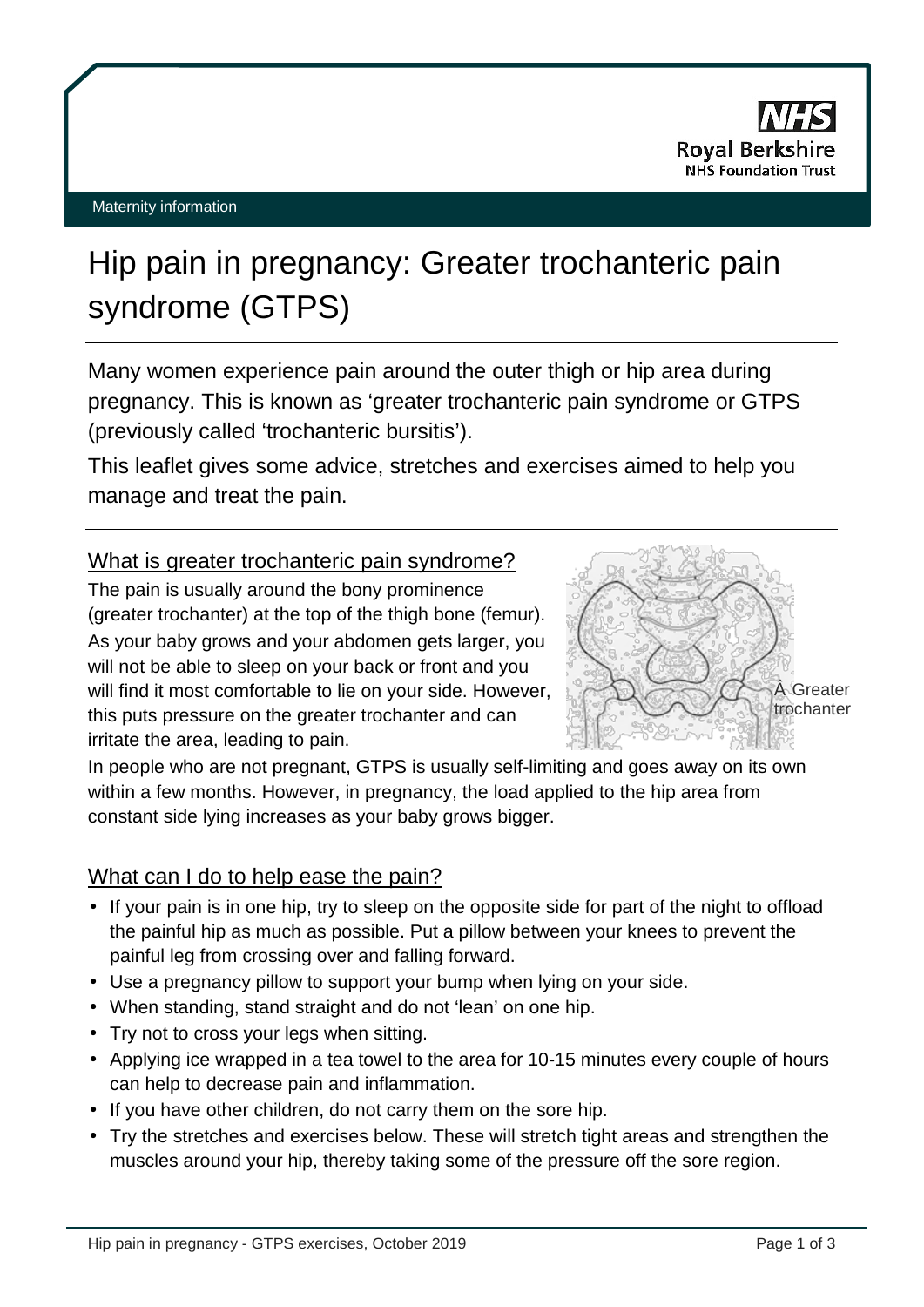#### **Stretches**

- **1. Piriformis stretch**
	- Place your ankle on the opposite knee, and then lean forward until you feel a stretch in the side of your bottom.
	- Hold the stretch for 30 seconds.
	- Repeat on the other leg.
	- Repeat 3 times per day.

#### **2. ITB (iliotibial band) stretch**

- Stand near the wall and cross the painful leg behind the good leg.
- Then lean away from the wall until you feel a stretch down the side of the painful leg.
- Hold for 30 seconds.
- Repeat 3 times per day.

#### **3. Back stretch (lumbar rotation)**

- Lie down with your knees up and feet flat on the bed, and arms outstretched to the sides.
- Gently roll your knees to one side until you feel a stretch.
- Hold for 30 seconds.
- Repeat on the other side.
- Repeat both sides 3 times per day.

#### **Exercises**

#### **1. Standing hip abduction**

- Stand with one hand on the back of a chair or other stable surface.
- Lift the painful leg out to the side, hold for 5 seconds, and then bring the leg back.
- Repeat this 10 times, 3 times per day.
- When it begins to get easier, increase the number of seconds you are holding.

#### **2. Hip stability (against wall)**

- Stand with your painful leg away from the wall.
- Lift your good leg to around 90 degrees and push it against the wall. You will feel the hip muscles in the painful leg start to contract.
- Hold for 30 seconds.
- Repeat 5 times, 3 times per day.